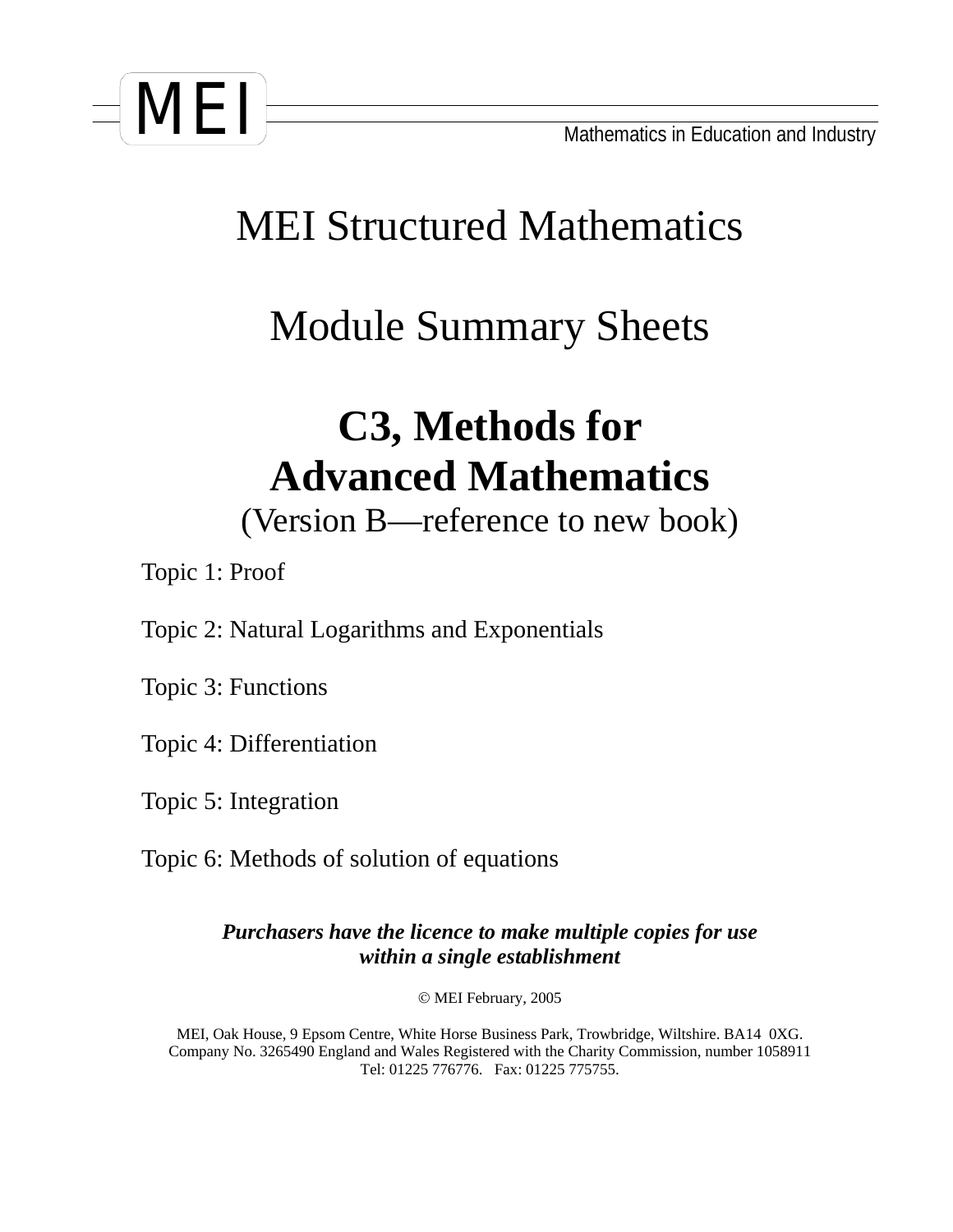

| References:<br>Chapter 1<br>Pages 2-3<br>Exercise 1A<br>Q.2 | Proof by direct argument<br>Some proofs can be constructed using known facts (e.g.<br>the square of an even number is even.)<br>Geometric proofs can be constructed by direct argument.                                                                                                                                                                                                                                                                                                                          | E.g. Prove that a number is divisible by 3 if the<br>sum of digits is divisible by 3.<br>Let the number be $x = a + 10b + 100c + $<br>The sum of digits is $s = a + b + c + $<br>$x-s = 9b+99c+999d + $<br>$\Rightarrow x = s + 3(3b + 33c + \dots)$<br>So if $s$ is divisible by 3 then so is the whole<br>of the right hand side and so the left hand side<br>is also divisible by 3.                                                                                                                                                                                                                                                                                     |
|-------------------------------------------------------------|------------------------------------------------------------------------------------------------------------------------------------------------------------------------------------------------------------------------------------------------------------------------------------------------------------------------------------------------------------------------------------------------------------------------------------------------------------------------------------------------------------------|-----------------------------------------------------------------------------------------------------------------------------------------------------------------------------------------------------------------------------------------------------------------------------------------------------------------------------------------------------------------------------------------------------------------------------------------------------------------------------------------------------------------------------------------------------------------------------------------------------------------------------------------------------------------------------|
| References:<br>Chapter 1<br>Pages 3-4<br>Exercise 1A<br>Q.3 | Proof by exhaustion<br>If there are a finite number of possibilities then proving<br>by exhaustion involves testing the assertion in every case.<br>E.g. proof that if a 2 digit number is divisible by 3 then<br>the number obtained by reversing the digits is also<br>divisible by 3.<br>This can be done by exhaustion as there are only a small<br>number of such numbers (30 in all).<br>Proof that a number is divisible by 3 if the sum of the<br>digits is divisible by 3 cannot be done by exhaustion. | Prove that there is only one prime number that is 1<br>less than a perfect square.<br>Consider any number <i>n</i> . Its square is $n^2$ and one<br>less is $n^2 - 1 = (n - 1)(n + 1)$ .<br>Thus $n^2 - 1$ is a product of two numbers and can<br>therefore only be prime if one of those numbers<br>is 1.<br>The only possibility is when $n = 2$ and $n - 1 = 1$ .<br>So there is only one such number– when $n = 2$ and<br>one less than its square is 3.<br>For all other values of $n$ , one less than its square is<br>a product of two numbers and is therefore not<br>prime.                                                                                        |
| References:<br>Chapter 1<br>Pages 4-5<br>Exercise 1A<br>Q.5 | Proof by contradiction<br>"Either it is or it isn't".<br>If you can show that "it isn't" is not correct then by de-<br>fault "it is" must be right.                                                                                                                                                                                                                                                                                                                                                              | E.g. prove that $\sqrt{2}$ is irrational.<br>Assume that $\sqrt{2}$ is rational. I.e. that it can be<br>expressed as a fraction $\frac{a}{b}$ where a and b are co-prime<br>(that is, they have no common factors).<br>$\sqrt{2} = \frac{a}{b} \Rightarrow 2 = \frac{a^2}{b^2} \Rightarrow a^2 = 2b^2$<br>i.e. $a^2$ is even, which means that a is even.<br>So write $a = 2k \Rightarrow a^2 = 4k^2 = 2b^2$<br>$\Rightarrow b^2 = 2k^2$ i.e. $b^2$ is even, which means that<br>$b$ is even.<br>So both $a$ and $b$ are even which contradicts the<br>assertion that $a$ and $b$ are co-prime.<br>So $\sqrt{2}$ cannot be written as a fraction and so is<br>not rational. |
| References:<br>Chapter 1<br>Pages 6-7<br>Exercise 1A<br>Q.8 | Disproof by the use of a counter-example<br>For a theorem to be true it must be true in every case. To<br>show that it is not in just one case is therefore sufficient<br>to show that the theorem is not true.<br>Pure Mathematics C3<br>Version B: page 2<br>Competence statements p1, p2, p3<br>$\odot$ MEI                                                                                                                                                                                                   | E.g. Is $n^2 + n + 41$ prime for all positive n?<br>Substituting $n = 0, 1, 2$ and 3 gives 41, 43, 47, 53,<br>all of which are prime.<br>It might therefore be assumed that the expression<br>is prime for all $n$ .<br>But when $n = 41$ , $n^2 + n + 41 = 41^2 + 41 + 41$<br>$= 41 \times 43$ which is not prime.                                                                                                                                                                                                                                                                                                                                                         |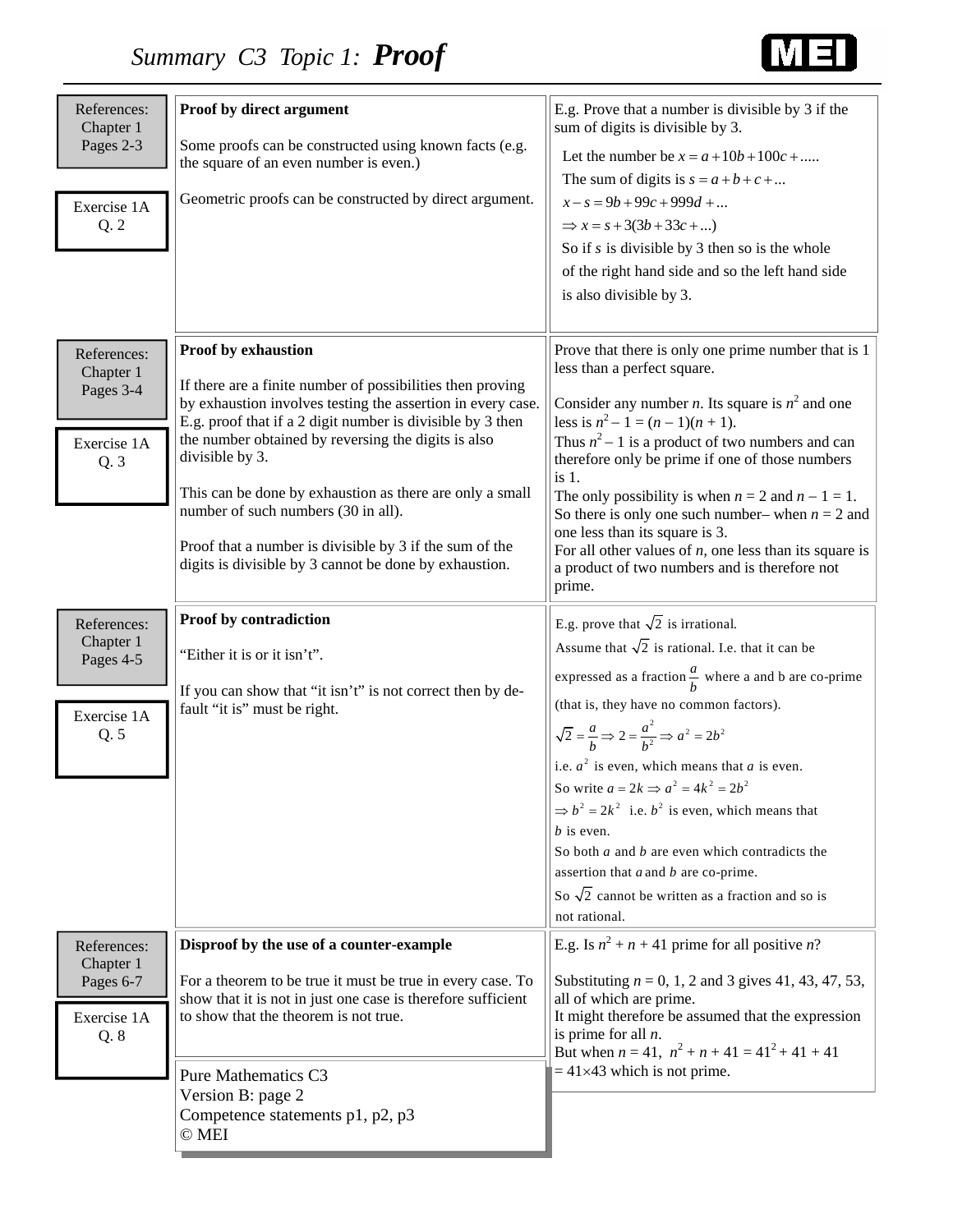### *Summary C3 Topic 2: Logarithms and Exponentials*



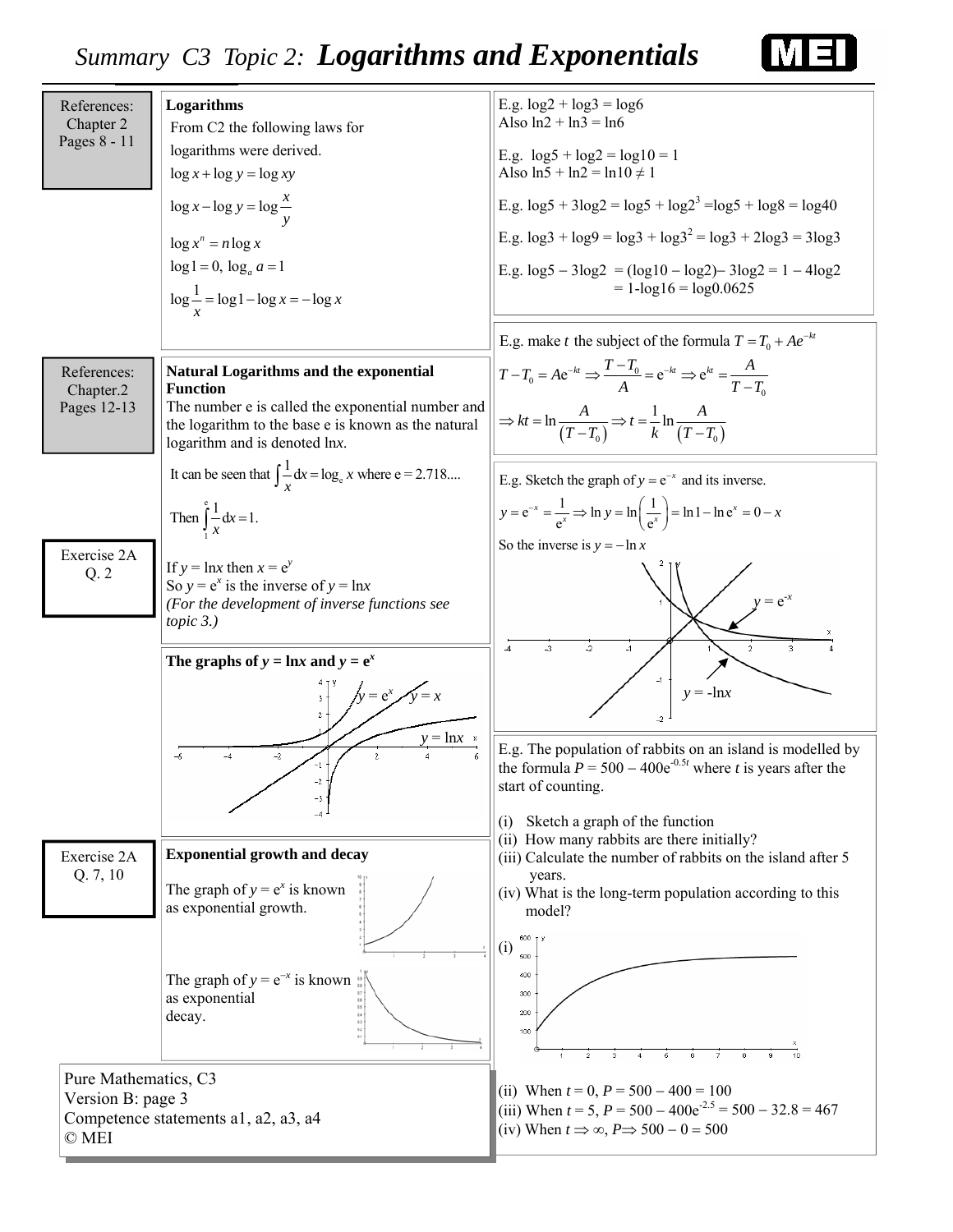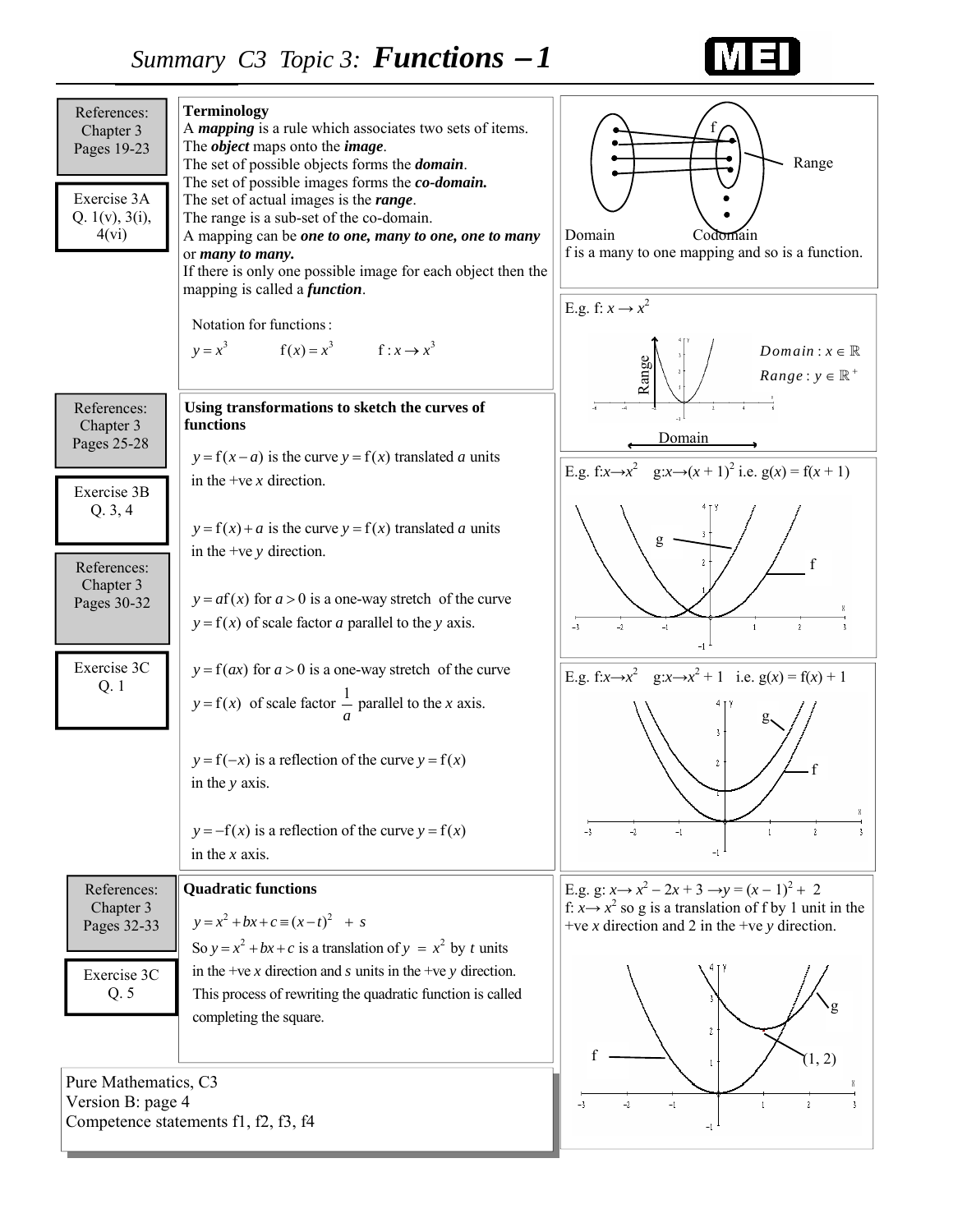### 四目

| References:<br>Chapter 3<br>Pages 36-38<br>Exercise 3D<br>Q. $1(v)$ , $(vi)$ | <b>Composite functions</b><br>A composite function is a function of a function.<br>$fg(x) = f(z)$ where $z = g(x)$<br>e.g. $f(x) = x + 1$ , $g(x) = x^2 \Rightarrow fg(x) = f(x^2) = x^2 + 1$<br>N.B. $gf(x) = g(x+1) = (x+1)^2$<br>i.e. $gf(x) \neq fg(x)$                                                                                                                                                                                            | E.g. $f(x) = 3x$ , $g(x) = x^2 + 1$<br>Find (i) $fg(x)$ and (ii) $gf(x)$ .<br>(i) $fg(x) = f(x^2 + 1) = 3(x^2 + 1)$<br>(ii) $gf(x) = g(3x) = (3x)^2 + 1$                                                                                              |
|------------------------------------------------------------------------------|--------------------------------------------------------------------------------------------------------------------------------------------------------------------------------------------------------------------------------------------------------------------------------------------------------------------------------------------------------------------------------------------------------------------------------------------------------|-------------------------------------------------------------------------------------------------------------------------------------------------------------------------------------------------------------------------------------------------------|
| References:<br>Chapter 3<br>Pages 39-45<br>Exercise 3D<br>Quest. 3, 5        | <b>Inverse functions</b><br>If the function $f$ maps $x$ onto $y$ then the inverse mapping<br>is $y$ onto $x$ .<br>This mapping can only be a function if $x$ is uniquely<br>defined for y. In other words the function f must be one to<br>one.<br>If $y = f(x)$ then the inverse function $y = f1(x)$ is the<br>reflection in the line $y = x$ .<br>The criterion is that given $x_1$ maps onto $y_1$ , $y_1$ is the image<br>of <i>only</i> $x_1$ . | E.g. $f(x) = x + 2 \implies f^{-1}(x) = x - 2$<br>E.g. $f(x) = 2x-1 \Rightarrow f^{-1}(x) = \frac{x+1}{2}$<br>E.g. $f(x) = x^2$ in R has no inverse as $f(-2) = f(2) = 4$ .<br>but $f(x) = x^2$ in $\mathbb{R}^+$ has the inverse $f^{-1} = \sqrt{x}$ |
| References:<br>Chapter 3<br>Pages 45-46                                      | <b>Inverse trigonometrical functions</b><br>Trigonometrical functions are many to one and so have<br>no inverse unless the domain is restricted.                                                                                                                                                                                                                                                                                                       | E.g.cos $60^0$ = 0.5<br>$\cos^{-1}0.5$ has infinitely many solutions<br>(e.g. $60^0$ , $300^0$ , $420^0$ )<br>But in the range $0 < x < 180^{\circ} \cos^{-1}0.5 = 60^{\circ}$<br>(This unique value is called the Principal Value.)                  |
| References:<br>Chapter 3<br>Pages 49-53<br>Exercise 3E<br>Q. 2, 5, 7         | <b>Even, Odd and Periodic functions</b><br>An even function has the y axis $(x = 0)$ as the axis of<br>symmetry. (i.e. $f(x) = f(-x)$ .)<br>An odd function has rotational symmetry of order 2<br>about the origin. ( $f(x) = -f(-x)$ .)<br>A <i>periodic function</i> is one where $f(x+k) = f(x)$ where the<br>minimum value of $k$ is called the <i>period</i> .                                                                                    | E.g. $y = \cos x$ is even.<br>$y = \sin x$ is odd.<br>Both $y = \cos x$ and $y = \sin x$ are periodic with<br>$k = 360^0$ .                                                                                                                           |
| References:<br>Chapter 3<br>Pages 56-59                                      | The modulus function<br>If $y = f(x)$ takes negative values as well as positive values<br>then the function $y = g(x)$ which takes the positive<br>numerical value is called the modulus function.<br>We write $y =  f(x) $ .                                                                                                                                                                                                                          | E.g. Solve $ 2x-7 <1$<br>$ 2x-7 $ < 1 $\Rightarrow$ -1 < 2x - 7 < 1<br>$\Rightarrow 6 < 2x < 8 \Rightarrow 3 < x < 4$<br>This can be seen<br>graphically.                                                                                             |
|                                                                              | E.g. $ x  < 5 \Leftrightarrow -5 < x < 5$<br>The graph of $y =  f(x) $ is obtained from $y = f(x)$ by<br>replacing values where $f(x)$ is negative by equivalent<br>positive values.                                                                                                                                                                                                                                                                   | E.g. $y = x + \frac{1}{x}$<br>Does not cut either axis<br>It is an odd function<br>$x = 0$ is an asymptote,<br>as is $y = x$<br>As $x \Rightarrow \infty$ , $y \Rightarrow x$                                                                         |
| References:<br>Chapter 3<br>Pages 60-61<br>Exercise 3F<br>Q.3                | <b>Curve Sketching</b><br>When sketching a curve the following processes should<br>be adopted.<br>Find where the curve crosses the axes<br>$\bullet$<br>Check for symmetry<br>Find any asymptotes<br>$\bullet$<br>Examine the behaviour when $x \rightarrow \pm \infty$<br>Look for any stationary points                                                                                                                                              | $-3$<br>$-2$<br>Pure Mathematics, C3<br>Version B: page 5<br>Competence statements f5, f6, f7, f8, f9<br>© MEI                                                                                                                                        |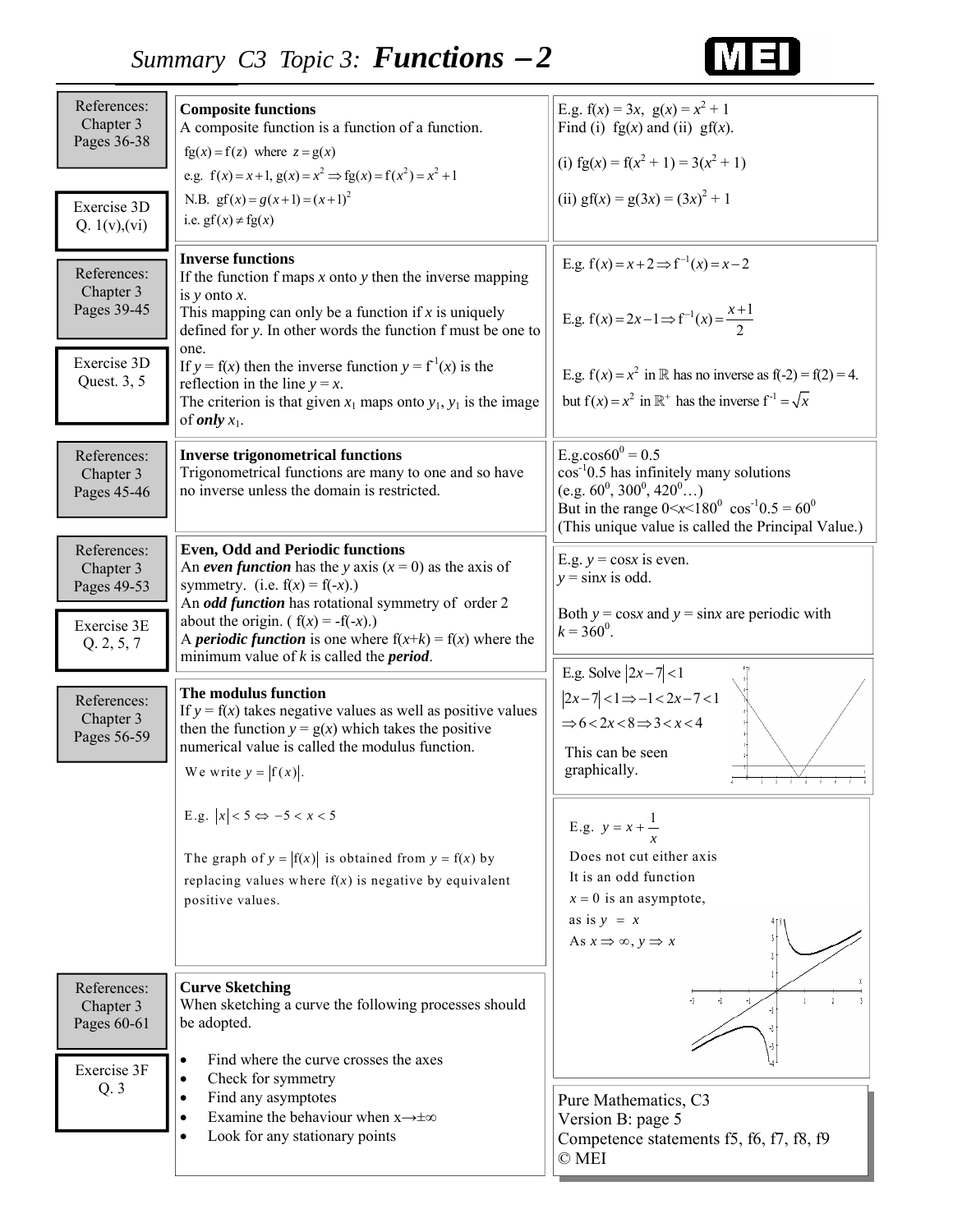

| References:<br>Chapter 4<br>Pages 63-65<br>Exercise 4A<br>Q. 1(i), (ix), 4 | <b>The Chain Rule</b><br>If $y = f(z)$ where $z = g(x)$ then $\frac{dy}{dx} = \frac{dy}{dz} \cdot \frac{dz}{dx}$ .<br>E.g. If $y = (2x^3 + 3)^2$ then putting $z = 2x^3 + 3$<br>gives $y = z^2$                                                                                                      | E.g. $y = (2x^2 + 3)^2$ . Putting $z = 2x^2 + 3$ gives $y = z^2$<br>$\Rightarrow \frac{dy}{dx} = \frac{dy}{dz} \cdot \frac{dz}{dx}$ and $\frac{dy}{dz} = 2z$ and $\frac{dz}{dx} = 4x$<br>$\Rightarrow \frac{dy}{dx} = 2(2x^2+3)\times 4x = 8x(2x^2+3)$                                                                                                                         |
|----------------------------------------------------------------------------|------------------------------------------------------------------------------------------------------------------------------------------------------------------------------------------------------------------------------------------------------------------------------------------------------|--------------------------------------------------------------------------------------------------------------------------------------------------------------------------------------------------------------------------------------------------------------------------------------------------------------------------------------------------------------------------------|
| References:<br>Chapter 4<br>Pages 65-66<br>Exercise 4A<br>Q.6              | Rate of change<br>$y = f(x)$ where x and y both vary with time, t.<br>$\Rightarrow \frac{dy}{dt} = \frac{dy}{dx} \cdot \frac{dx}{dt}$                                                                                                                                                                | E.g. A stone is dropped into a pond of still<br>water. The ripples spread outwards in a circle at<br>a rate of 10cm/sec. Find the rate of increase of<br>area of ripples when $r = 300$ cm.<br>$A = \pi r^2 \Rightarrow \frac{dA}{dr} = 2\pi r$<br>$\Rightarrow \frac{dA}{dt} = \frac{dA}{dr} \cdot \frac{dr}{dt} = 2\pi r.10.$<br>When $r = 300$ , $\frac{dA}{dt} = 6000 \pi$ |
| References:<br>Chapter 4<br>Pages 68-70<br>Exercise 4B<br>Q. 1(i), (ix), 3 | <b>The Product Rule</b><br>If $y = uv$ where $u = f(x)$ and $v = g(x)$<br>then $\frac{dy}{dx} = u \frac{dv}{dx} + v \frac{du}{dx}$<br>e.g. If $y = x^2(3x^3 - 4x)$ then $u = x^2$ and $v = 3x^3 - 4x$                                                                                                | E.g. $y = (2x^2 + 3)(3x + 1)$<br>Put $u = (2x^2 + 3)$ and $v = (3x + 1)$<br>$\Rightarrow \frac{du}{dx} = 4x$ and $\frac{dv}{dx} = 3$<br>$\Rightarrow \frac{dy}{dx} = (2x^2 + 3)3 + (3x + 1)4x$                                                                                                                                                                                 |
| References:<br>Chapter 4<br>Pages 71-72<br>Exercise 4B<br>Q. 1(iv), (vii), | <b>The Quotient Rule</b><br>If $y = u$ where $u = f(x)$ and $v = g(x)$<br>then $\frac{dy}{dx} = \frac{v \frac{du}{dx} - u \frac{dv}{dx}}{v^2}$<br>e.g. If $y = \frac{x^2}{(3x^3 - 4x)}$ then $u = x^2$ and $v = 3x^3 - 4x$                                                                           | $=18x^{2}+4x+9$<br>E.g $y = \frac{(2x^2 + 3)}{(3x + 1)}$<br>Put $u = (2x^2 + 3)$ and $v = (3x + 1)$<br>Then $\frac{du}{dx} = 4x$ and $\frac{dv}{dx} = 3$<br>$\Rightarrow \frac{dy}{dx} = \frac{(3x+1)4x - (2x^2+3)3}{(3x+1)^2} = \frac{6x^2+4x-9}{(3x+1)^2}$                                                                                                                   |
| References:<br>Chapter 4<br>Pages 77-78<br>Exercise 4C<br>Q.3              | <b>Inverse functions</b><br>When $x = f(y) \frac{dx}{dy} = \frac{1}{\frac{dy}{dx}}$<br>Sometimes it is possible to make $y$ the subject of the<br>function, in which case $\frac{dy}{dx}$ can be found in the usual way.<br>This will usually not be possible, however, in examination<br>questions. | E.g. $x = y^2 + 1 \Rightarrow \frac{dx}{dy} = 2y \Rightarrow \frac{dy}{dx} = \frac{1}{2y} = \frac{1}{2\sqrt{x-1}}$<br>Note here:<br>$x = y^2 + 1 \implies y = \sqrt{x-1} \implies \frac{dy}{dx} = \frac{1}{2\sqrt{x-1}}$<br>E.g. $x = y^2 + y \Rightarrow \frac{dx}{dy} = 2y + 1 \Rightarrow \frac{dy}{dx} = \frac{1}{2y+1}$                                                   |
|                                                                            | Pure Mathematics, C3<br>Version B: page 6<br>Competence statements c3, c4, c5, c6, c10<br>© MEI                                                                                                                                                                                                      | Note here that y can be made the subject of<br>the function only with difficulty.                                                                                                                                                                                                                                                                                              |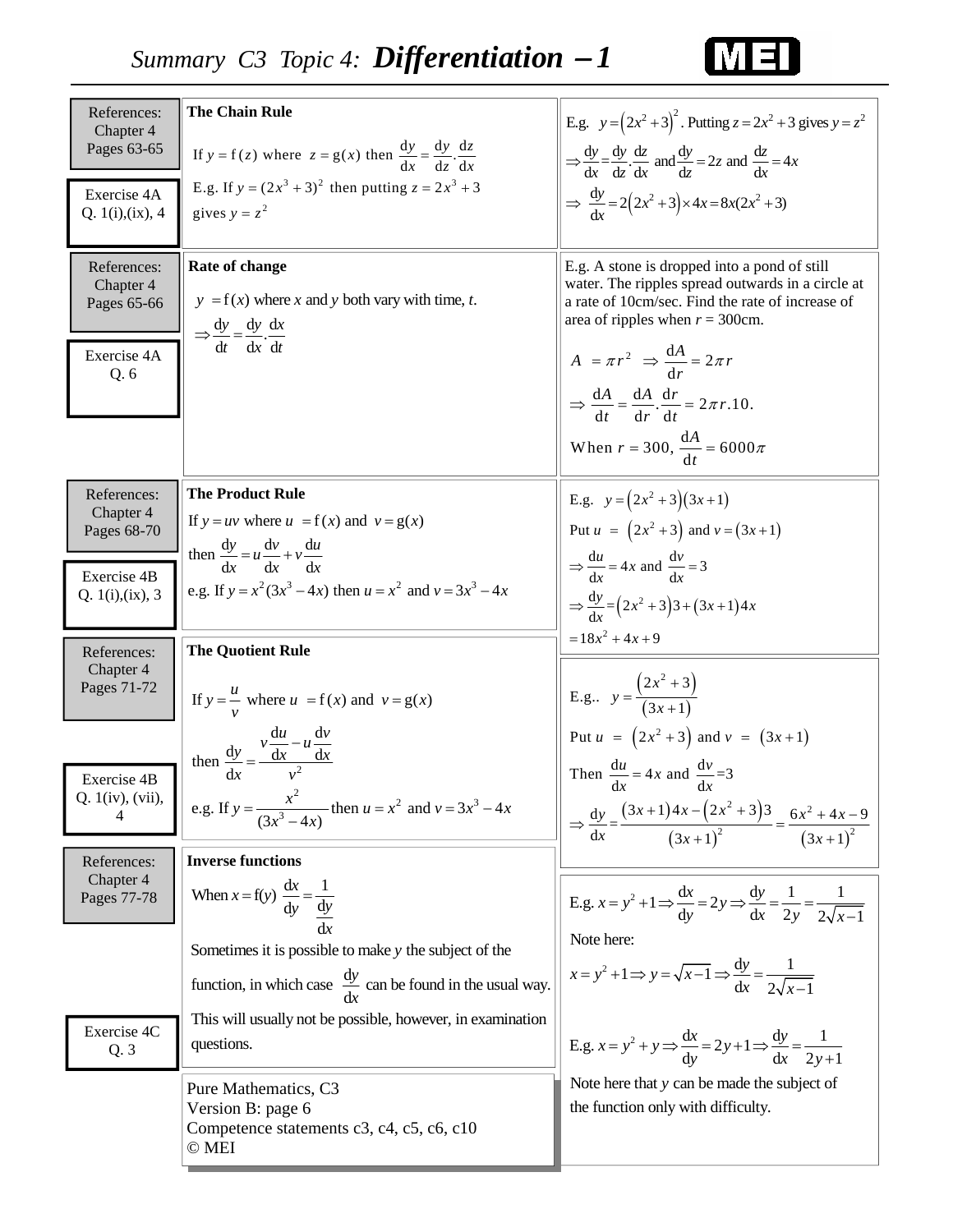

| References:<br>Chapter 4<br>Pages 82-84<br>Exercise 4D<br>Q. 1(i), (iii),<br>2(i), (iii) | <b>Natural logarithms and exponentials</b><br>$y = e^{ax} \Rightarrow \frac{dy}{dx} = ae^{ax}$<br>$y = \ln ax \Rightarrow \frac{dy}{dx} = \frac{1}{x}$<br>$y = \ln x^n \Rightarrow \frac{dy}{dx} = \frac{n}{x}$<br>$y = \ln (f(x)) \Rightarrow \frac{dy}{dx} = \frac{f'(x)}{f(x)}$                                                                                                                                                                                                                          | E.g. $y = e^{4x} \Rightarrow \frac{dy}{dx} = 4e^{4x}$<br>$y = \ln(4x) \Rightarrow \frac{dy}{dx} = \frac{1}{x}$<br>$y = \ln x^6 \Rightarrow \frac{dy}{dx} = \frac{6}{x}$<br>N.B. by rule of logs, $y = \ln(4x) = \ln 4 + \ln(x)$ $\Rightarrow \frac{dy}{dx} = \frac{1}{x}$                                                                                                |
|------------------------------------------------------------------------------------------|-------------------------------------------------------------------------------------------------------------------------------------------------------------------------------------------------------------------------------------------------------------------------------------------------------------------------------------------------------------------------------------------------------------------------------------------------------------------------------------------------------------|--------------------------------------------------------------------------------------------------------------------------------------------------------------------------------------------------------------------------------------------------------------------------------------------------------------------------------------------------------------------------|
| References:<br>Chapter 4<br>Pages 91-94<br>Exercise 4E<br>Q. 1(i), 2(i),<br>$3(i)$ , 6   | <b>Differentiation of trig functions</b><br>f(x)   f'(x)<br>f(x)   f'(x)<br>$\cos x$<br>$\sin x$<br>$\sin ax$<br>$a \cos ax$<br>$\cos x$ $-\sin x$<br>$\cos ax$   $-\sin ax$<br>$\tan x \left  \frac{1}{\cos^2 x} \right $<br>$\tan ax \left  \frac{a}{\cos^2 ax} \right $<br>$x$ is measured in radians.                                                                                                                                                                                                   | E.g. Differentiate the following:<br>(i) $y = \sin 2x + \cos 4x$<br>(ii) $y = x \sin 3x$ (using the Product rule)<br>(iii) $y = \frac{x}{\sin x}$ (using the Quotient rule)<br>(i) $\frac{dy}{dx} = 2 \cos 2x - 4 \sin 4x$<br>(ii) $\frac{dy}{dx} = \sin 3x + 3x \cos 3x$<br>(iii) $\frac{dy}{dx} = \frac{\sin x - x \cos x}{\sin^2 x}$                                  |
| References:<br>Chapter 4<br>Pages 96-99<br>Exercise 4F<br>Q. 6                           | Implicit differentiation<br>This concerns functions where $y$ is not the subject of the<br>function<br>The function is differentiated using the chain rule.<br>$rac{d}{dx}g(y) = \frac{d(g(y))}{dy} \cdot \frac{dy}{dx}$<br>Note that when $y = f(x)$ , $\frac{dy}{dx}$ will be a function of x<br>but when y is not the subject of the function, $\frac{dy}{dx}$ will<br>be a function of $x$ and $y$ .<br>Pure Mathematics, C3<br>Version B: page 7<br>Competence statements c3, c4, c5, c6, c10<br>© MEI | E.g. $y^2$ sinx + y = 4<br>$\Rightarrow \left(2y\frac{dy}{dx}\sin x + y^2\cos x\right) + \frac{dy}{dx} = 0$<br>$\Rightarrow \frac{dy}{dx} = \frac{-y^2 \cos x}{2y \sin x + 1}$<br>E.g. (See example on previous page)<br>$y = x - y^2 \implies \frac{dy}{dx} = 1 - 2y \frac{dy}{dx} \implies (1+2y) \frac{dy}{dx} = 1$<br>$\Rightarrow \frac{dy}{dx} = \frac{1}{(2y+1)}$ |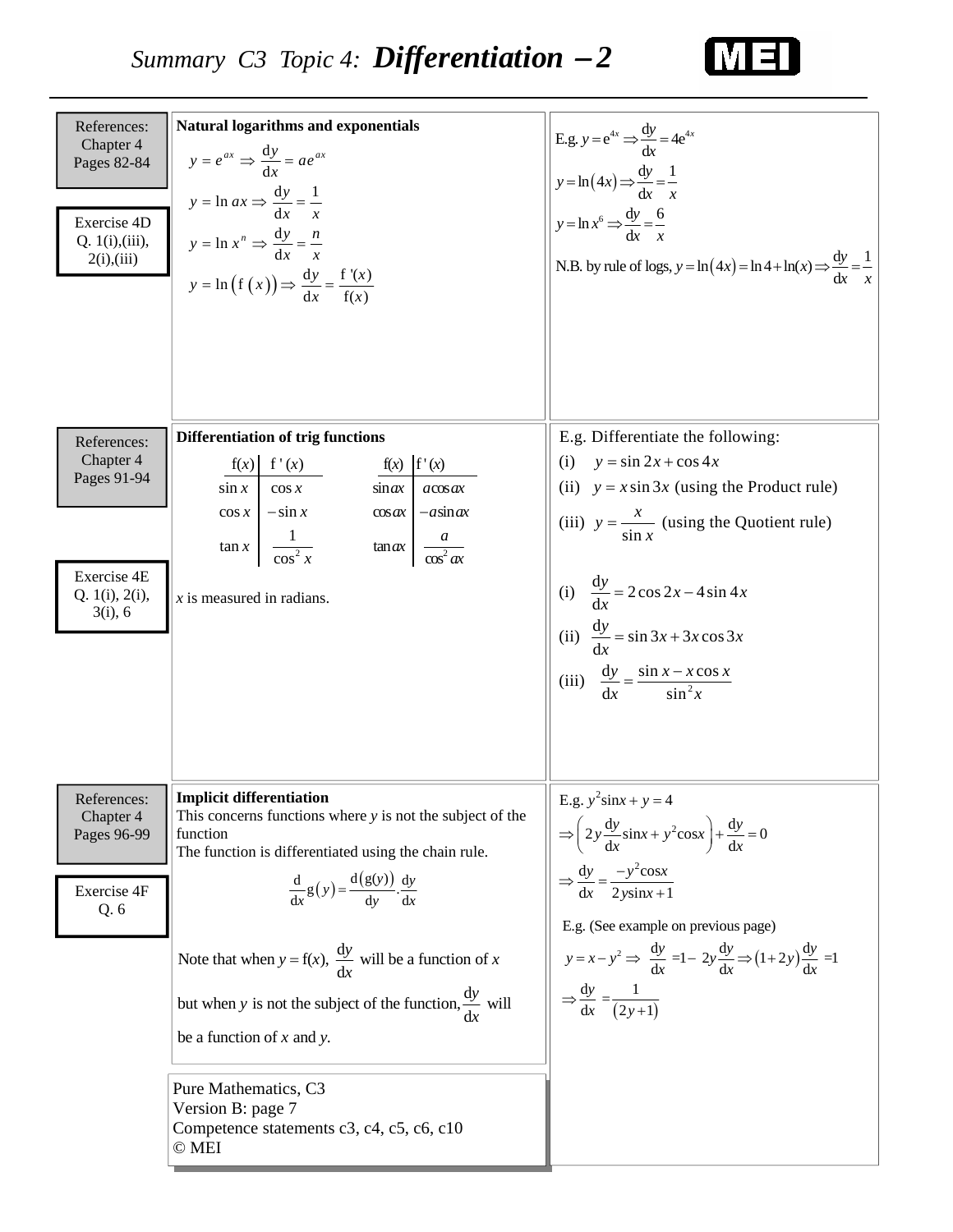### Pure Mathematics, C3 Version B: page 8 Competence statements c3, c4, c5, c6, c10 © MEI References: Chapter 5 Pages 103-107 Exercise 5A Q. 1(i)(vii), 7 **Integration by substitution** (Change of variable) The integral is written in terms of a new variable *u:*  Indefinite integrals should be changed back after integrating to give an answer in terms of *x*. Definite integrals should have the limits changed to correspond to the new variable. This method is most easily seen in two circumstances: (i) When the "function of a function" is a linear function of *x*. e.g.  $y = (2x - 3)^4$  In this case you need to consider what number to multiply or divide by. (ii) When the function to be integrated looks like a product, but one part is the derivative of the other. E.g.  $2x(x^2 + 3)^3$ . **Integration by inspection**   $\int f(x) dx = \int g(u) \frac{du}{dx} dx$ E.g.  $I = \int (3x+4)^5 dx$ ; Put  $u = 3x+4$ ;  $\frac{du}{dx} = 3$  $\frac{1}{6}u^5 du = \frac{u^6}{16} = \frac{(3x+4)^6}{16}$ 3 18 18 *x*  $\Rightarrow I = \int \frac{1}{3} u^5 du = \frac{u^6}{18} = \frac{(3x+4)^6}{18} + c$  $=\int (3x+4)^5 dx$ ; Put  $u = 3x+4$ ;  $\frac{du}{dx} =$ If  $I = \int f'(x) (f(x))^n dx$ , then  $I = \frac{(f(x))^{n+1}}{n+1} + c$ E.g.  $I = \int 2x\sqrt{x^2 + 3} dx$ where  $f(x) = x^2 + 3$  and  $f'(x) = 2x$ . E.g.  $I = \int x^2 \sqrt{x^3 + 3} dx = \frac{1}{3} \int 3x^2 \sqrt{x^3 + 3} dx$ where  $f(x) = x^3 + 3$  and  $f'(x) = 3x^2$ . This can be seen as the reverse of the Chain Rule. *n* +  $=$   $\int f'(x) (f(x))^n dx$ , then  $I = \frac{(f''(x))^{n-1}}{n} +$  $\int f'(x) (f(x))^n dx$ , then  $I = \frac{f'(x)}{n+1}$  $(x^3 + 3)$  $(x^3 + 3)$  $3+3\frac{3}{2}$  3  $\frac{1}{2} \cdot \frac{(x^3+3)^2}{2} + c = \frac{2}{3} (x^3+3)^{\frac{3}{2}}$  $3 \t 3 \t 9$ 2 *x*  $I = \frac{1}{2}$ .  $\frac{1}{2} + c = \frac{2}{3} (x^3 + 3)^2 + c$ +  $\Rightarrow I = \frac{1}{2} \cdot \frac{1}{2} + c = \frac{2}{3} (x^3 + 3)^2 +$  $(x^{2}+1)$  dx =  $\frac{1}{2}$  | 2x(x<sup>2</sup> + 1)  $1\left[\left(x^2+1\right)^3\right]^2$   $1\left(5^3\quad 2^3\right)$  117 E.g.  $I = \int_{1}^{2} x(x^2+1)^2 dx = \frac{1}{2} \int_{1}^{2} 2x(x^2+1)^2 dx$  $1 \t 1$ where  $f(x) = x^2 + 1$  and  $f'(x) = 2x$ . 1 2 3 3 2 3 3 6 *x I*  $=\frac{1}{2}\left[\frac{(x^2+1)^3}{3}\right]_1^2=\frac{1}{2}\left[\frac{5^3}{3}-\frac{2^3}{3}\right]=$ E.g.  $I = \int_{0}^{1} (2x+3)^2 dx$ ; Put  $u = 2x+3$ ;  $\frac{du}{dx} = 2$  $(5^{\circ}-3^{\circ})$ 0  $\Rightarrow I = \int_{3}^{5} u^2 \frac{1}{2} du = \left[ \frac{u^3}{6} \right]_{3}^{5} = \frac{1}{6} \left( 5^3 - 3^3 \right) = \frac{49}{3}$  $3 \quad \begin{array}{ccc} 3 & \begin{array}{ccc} 2 & \end{array} & \begin{array}{ccc} 2 & \end{array} & \end{array}$ When  $x = 0$ ,  $u = 3$ ; when  $x = 1$ ,  $u = 5$  $=\int (2x+3)^2 dx$ ; Put  $u = 2x+3$ ;  $\frac{du}{dx} =$  $\left[ f(x) \right]_2^{\frac{1}{2}}$  $=\frac{\left[ f(x) \right]^{\frac{3}{2}}}{3} + c = \frac{2}{3} (x^2 + 3)^{\frac{3}{2}} + c$ E.g.  $I = \int 2x\sqrt{x^2 + 3} dx$ where  $f(x) = x^2 + 3$  and  $f'(x) = 2x$ .  $\Rightarrow I = \int f'(x) [f(x)]^{\frac{1}{2}} dx$ 2 E.g.  $I = \int x (3x^2 + 5)^4 dx$  $\frac{1}{6} \int 6x.(3x^2 + 5)^4 d$  $\left( 3x^{2}+5\right) ^{5}$   $\left( 3x^{2}+5\right) ^{5}$ where  $f(x) = 3x^2 + 5$  and  $f'(x) = 6x$ . 6 6 5 30  $\Rightarrow I = \frac{1}{6} \int 6x \cdot (3x^2 + 5)^4 dx$  $(x^{2}+5)$  (3x)  $c = \frac{1}{2} \frac{(3x^2 + 5)^2}{(3x^2 + 5)^2} + c = \frac{(3x^2 + 5)^2}{(3x^2 + 5)^2} + c$ Exercise 5A  $Q. 2(v)$  $\frac{d}{dx}(x \ln x) = \ln x + x \cdot \frac{1}{x} = \ln x + 1$  $(\ln x + 1 - 1)$  $(\ln x + 1)$  $\left[ x \ln x - x \right]_1^2 = 2 \ln 2 - 2 - (\ln 1 - 1)$ 2 1 2 2 1 1 2 2 1 1  $=\left[x \ln x - x\right]_1^2 = 2 \ln 2 - 2 - \left(\ln 1 - 1\right) = 2 \ln 2 - 1$ E.g. Differentiate  $x \ln x$  and hence find  $\int \ln x \, dx$  $\Rightarrow \int \ln x \, dx = \int (\ln x + 1 - 1) \, dx$  $=\int (\ln x + 1) dx - \int 1 dx$  $=\ln x + x. - \ln x +$ E.g.  $I = \int_0^1 x^2 (x^3 + 1)^2 dx$ ⇒  $I = \frac{1}{3} \int_{0}^{1} 3x^{2} (x^{3} + 1)^{2} dx$  $1(x^3+1)^3$   $1(2^3+1)$  7  $\mathbf{0}$ where  $f(x) = x^3 + 1$  and  $f'(x) = 3x^2$ .  $\mathbf{0}$ 0 3 3 33 3 9  $=\left[\frac{1}{3}\frac{(x^3+1)^3}{3}\right]_0^1=\frac{1}{3}\left(\frac{2^3}{3}-\frac{1}{3}\right)=$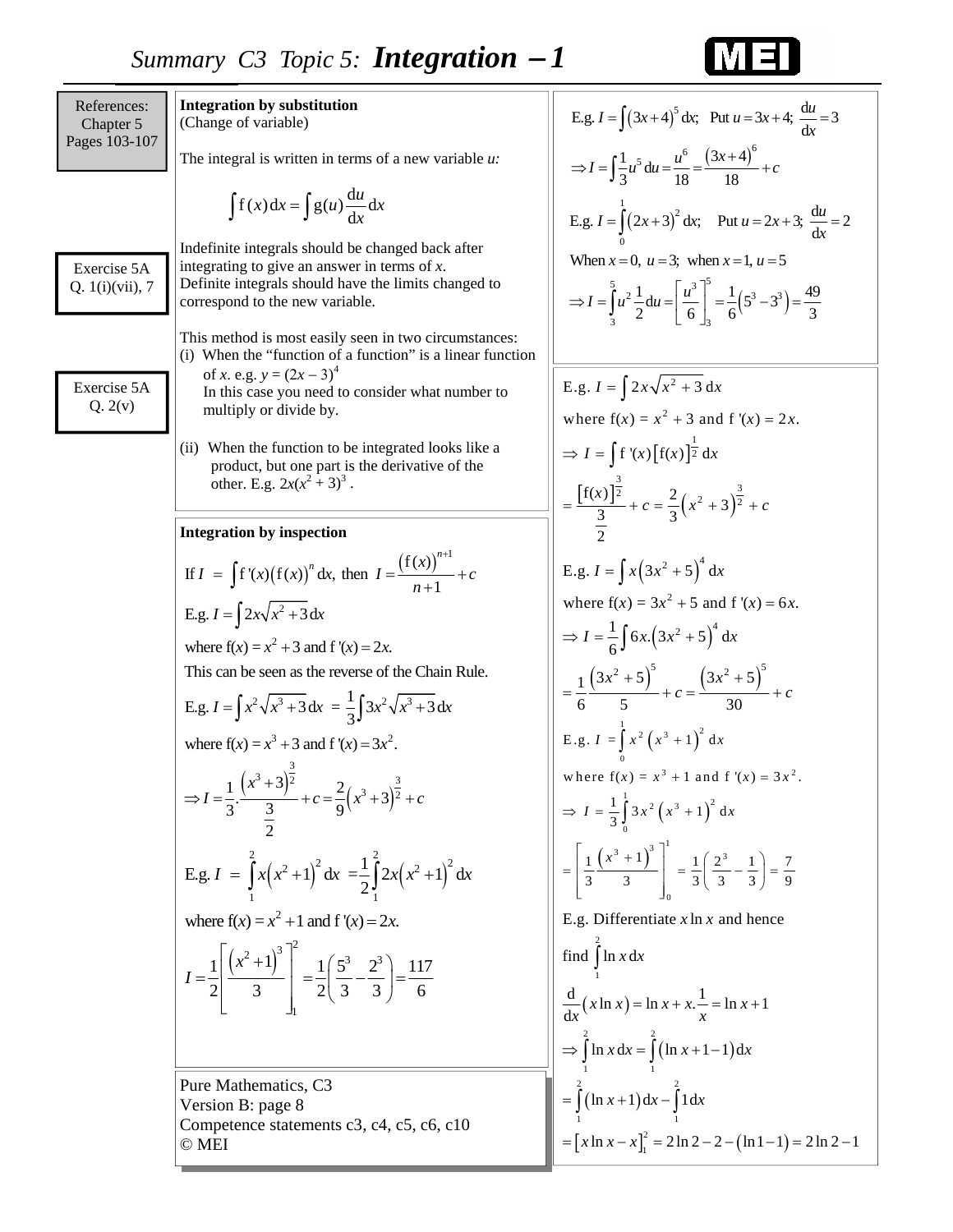

| References:<br>Chapter 5                                                     | <b>Integration involving exponentials and logarithms</b>                                                                                                                                                                                                                                | E.g. $\int \frac{5}{x} dx = 5 \ln x + c$                                                                                                                                                                                                                                                                                                                                                                                                                                                                                                           |
|------------------------------------------------------------------------------|-----------------------------------------------------------------------------------------------------------------------------------------------------------------------------------------------------------------------------------------------------------------------------------------|----------------------------------------------------------------------------------------------------------------------------------------------------------------------------------------------------------------------------------------------------------------------------------------------------------------------------------------------------------------------------------------------------------------------------------------------------------------------------------------------------------------------------------------------------|
| Pages 110-114<br>Exercise 5B<br>Q. 1(i), (v),<br>$2(i)$ , (v), 6             | $\int e^{ax} dx = \frac{1}{a}e^{ax} + c$<br>Note that the integral repre-<br>$\int_{-x}^{1} dx = \ln x + c$<br>sents the area under the<br>curve. The area between the $x$<br>axis and the curve $y = \frac{1}{x}$ for<br>negative $x$ can be found if<br>care is taken over the signs. | E.g. $\int e^{5x} dx = \frac{1}{5}e^{5x} + c$<br>E.g. $\int_{2}^{3} \frac{1}{2x+3} dx = \left[ \frac{1}{2} \ln (2x+3) \right]_{2}^{3}$<br>$=\frac{1}{2}(\ln 9 - \ln 7) = \frac{1}{2} \ln \frac{9}{7}$<br>E.g. Find $\int \frac{x^2+3}{x+3} dx$<br>$\frac{x^2+3}{x+3} = \frac{x^2+3x-3x+3}{x+3} = x-3+\frac{12}{x+3}$<br>$\Rightarrow \int \frac{x^2+3}{x+3} dx = \int \left( x-3+\frac{12}{x+3} \right) dx$<br>$=\left[\frac{x^2}{2}-3x+12\ln(x+3)\right]^3=\left(\frac{9}{2}-9+12\ln 6\right)-(2-6+12\ln 5)$<br>$=12\ln{\frac{6}{5}-\frac{1}{2}}$ |
| References:<br>Chapter 5<br>Pages 123-124                                    | <b>Integration of trig functions</b><br>$\int \sin ax \, dx = -\frac{1}{a} \cos ax + c$<br>$\int \sin x dx = -\cos x + c$                                                                                                                                                               | E.g. $\int (\sin 2x + \cos 4x) dx$<br>$=-\frac{1}{2}\cos 2x+\frac{1}{4}\sin 4x+c$                                                                                                                                                                                                                                                                                                                                                                                                                                                                  |
| Exercise 5C<br>Q. 2(i), 3(i),<br>4(i)                                        | $\int \cos ax \, dx = \frac{1}{c} \sin ax + c$<br>$\cos x dx = \sin x + c$                                                                                                                                                                                                              | E.g. $\int_{0}^{\frac{\pi}{6}} \cos 3x dx = \left[ \frac{1}{3} \sin 3x \right]_{0}^{\frac{\pi}{6}} = \frac{1}{3} - 0 = \frac{1}{3}$                                                                                                                                                                                                                                                                                                                                                                                                                |
| References:<br>Chapter 5<br>Pages 125-130                                    | <b>Integration by parts</b><br>$\int u \frac{dv}{dx} dx = uv - \int v \frac{du}{dx} dx$<br>dx<br>dx<br>This formula is used to integrate products.                                                                                                                                      | E.g. $I = \int x \cos x dx$ ; $u = x \implies \frac{du}{dx} = 1$<br>$\frac{dv}{dx} = \cos x \Rightarrow v = \sin x$<br>dx<br>$\Rightarrow$ I = xsinx - $\int$ 1.sinx dx = xsinx + cosx + c                                                                                                                                                                                                                                                                                                                                                         |
| Exercise 5D<br>Q. 2(i),(iii), 4                                              | e.g. $\int x \sin x dx$ , $\int xe^x dx$                                                                                                                                                                                                                                                |                                                                                                                                                                                                                                                                                                                                                                                                                                                                                                                                                    |
| References:<br>Chapter 5<br>Pages 131-132<br>Exercise 5E<br>Q. 1(i), (iv), 3 | Definite integration by parts<br>$\int_a^b u \frac{dv}{dx} dx = [uv]_a^b - \int_a^b v \frac{du}{dx} dx$                                                                                                                                                                                 | E.g. $\int_{0}^{2} xe^{2x} dx = \left[ \frac{1}{2} xe^{2x} \right]_{0}^{2} - \frac{1}{2} \int_{0}^{2} e^{2x} dx$<br>${u = x \Rightarrow \frac{du}{dx} = 1, \frac{dv}{dx} = e^{2x} \Rightarrow v = \frac{1}{2}e^{2x}}$<br>$=\left(e^4-0\right)-\frac{1}{4}\left[e^{2x}\right]_0^2$<br>$= e^4 - \frac{1}{4} (e^4 - 1) = \frac{3}{4} e^4 + \frac{1}{4}$                                                                                                                                                                                               |
|                                                                              | Pure Mathematics, C3<br>Version B: page 9<br>Competence statements c3, c4, c5, c6, c10<br>© MEI                                                                                                                                                                                         |                                                                                                                                                                                                                                                                                                                                                                                                                                                                                                                                                    |